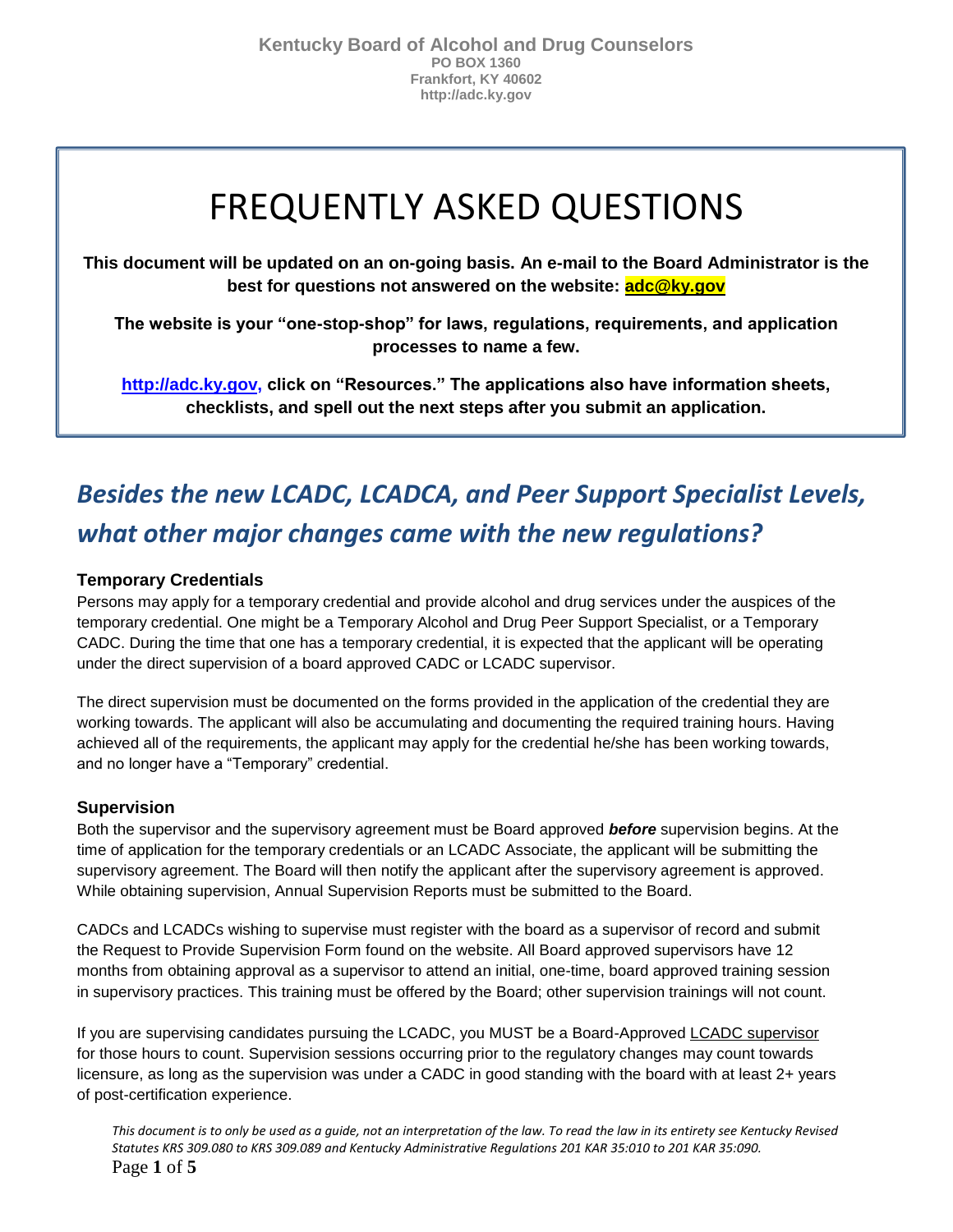### *What Credentials Does the Board Now Offer?*

#### **Specific Requirements - [http://adc.ky.gov](http://adc.ky.gov/) Click On: Resources/Kentucky Revised Statutes Applications - [http://adc.ky.gov](http://adc.ky.gov/) Click On: Resources/Applications & Forms**

#### **Temporary Registered Alcohol and Drug Peer Support Specialist**

- High School Diploma or equivalent
- Attest to being in recovery for a minimum of 2 years from a substance related disorder
- **- Still obtaining** the work experience, supervision, and training needed for the Registered Alcohol and Drug Peer Support Specialist
- The period of a temporary credential is 2 years (one may apply for an extension)

### **Registered Alcohol and Drug Peer Support Specialist**

- High School Diploma or equivalent
- Attest to being in recovery for a minimum of 2 years from a substance related disorder
- Might currently be a Temporary Registered Alcohol and Drug Peer Support Specialist
- Ready to take the Peer Support Specialist exam
- **- Have already met** the requirements for work experience, supervision, and training

### **Temporary Certification as an Alcohol and Drug Counselor** (Temporary CADC)

- Bachelor's degree or higher
- **- Still obtaining** the work experience, supervision, and training needed for CADC **or** LCADC
- The period of a temporary credential is 2 years (one may apply for an extension)

#### **Certification as an Alcohol and Drug Counselor** (CADC)

- Bachelor's degree or higher
- Might currently be a Temporary CADC
- Ready to take the Alcohol and Drug Counselor written exam
- **- Have already met** the required work experience, supervision, and training

### **Licensure as a Clinical Alcohol and Drug Counselor Associate** (LCADCA)

- Master's degree (60 hr/30 hr advanced placement) or Doctorate in a behavioral science w/ clinical application
- **- Still obtaining** the work experience and supervision required for LCADC.
- **-** Already have met classroom training requirements
- Ready to take the licensure exam
- May apply for LCADC after meeting the work experience and supervision requirements

### **Licensure as a Clinical Alcohol and Drug Counselor** (LCADC)

- Master's degree (60 hr/30 hr advanced placement) or Doctorate in a behavioral science w/ clinical application
- Ready to take the licensure exam (if have not already taken it)
- **- Have already met** the required work experience, supervision, and training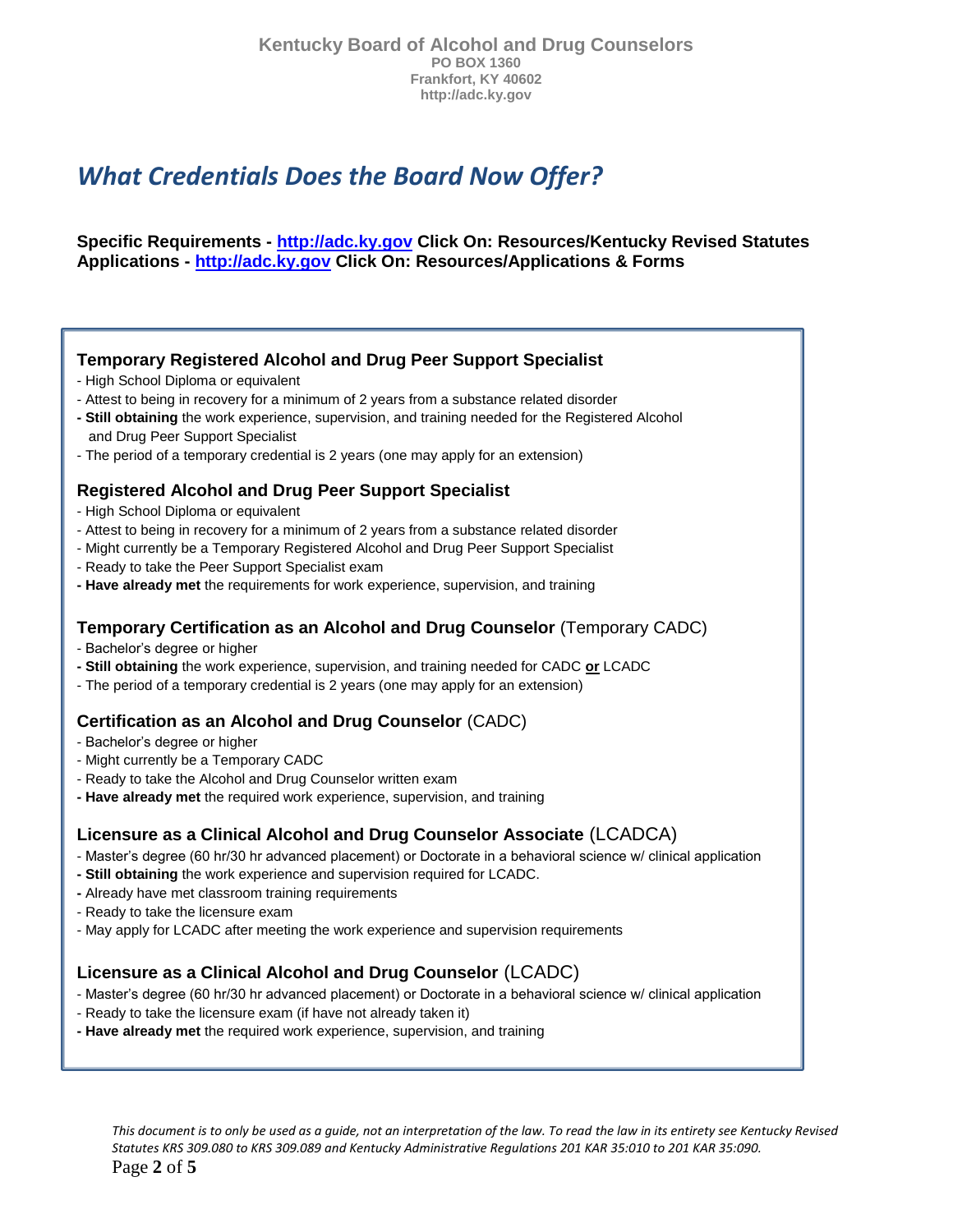**Application - [http://adc.ky.gov](http://adc.ky.gov/) Click On: Resources/Applications & Forms**

### *Will my CADC or LCADC be accepted by Medicaid?*

### **The Board is not able to answer billing questions.**

It is recommended to contact your agency, employer, and/or Medicaid directly for answers to these questions.

### *I am not yet ready to submit my CADC application because I have more hours to obtain. Should I apply for the Temporary CADC?*

### **Yes.**

.

This is one of the biggest changes for the ADC Board. Before, you would not send in an application until you had all of your hours completed and were ready to take the exam. Now, if you are under supervision and working, you must register with the Board in some capacity. This is why the Temporary credentials were created.

## *I am applying for the LCADCA (Associate). Once I pass the exam, do I have to take another one for the LCADC?*

### **No.**

There is only one exam for Licensure. It is the Advanced level exam – which is different than the CADC exam. If you pass the Licensure exam and become an LCADCA, you will NOT need to take another exam to become a LCADC. All you would need to do is finish obtaining the required hours of supervision as an LCADCA before sending in your application for the LCADC.

### *How Do I go about finding a Board approved Supervisor?*

### **A list is available on the website.**

You may visit [http://adc.ky.gov](http://adc.ky.gov/) and look for the "Board Approved Supervisors Listing". It is organized by city and will be updated frequently.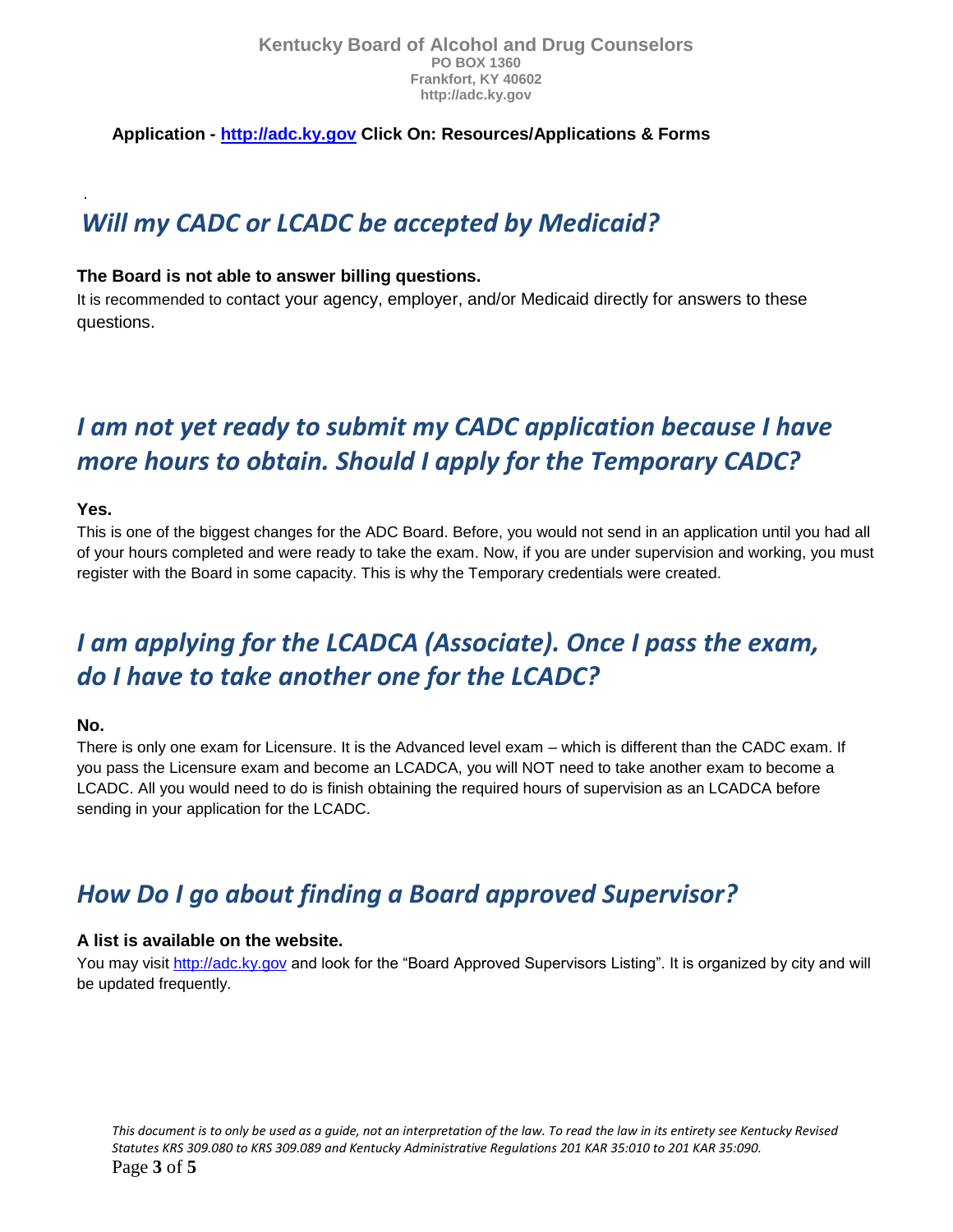# *My Check Was Cashed. Why Haven't I Heard Anything from the Board?*

### **Checks are not processed at this office – they are sent off to the Treasury before the Board Administrator even receives the applications/documentation.**

Upon mail arriving at our office, all checks are entered by the fiscal department and sent to the Kentucky State Treasury for processing. If your application is received by our office at least 10 days prior to the regularly scheduled Board meeting, then it will be reviewed at that meeting. It takes approximately 2 weeks for correspondence regarding your application to be mailed. Board Meeting dates can be found on the Board's website under "Quick Links" on the right-hand side.

# *CEU Application Guidance:*

There has been some confusion in distinguishing between what constitutes a workshop and what constitutes a course of study.

A workshop is a single educational offering that takes place on a single day or consecutive days. It can also be an educational offering that contains multiple topics and presenters that takes place within a specific period of time, such as the Kentucky School of Alcohol and Other Drug Studies or CAPTASA.

A course of study is multiple workshops offered at separate times over an extended period of time: Example are staff development and training events that cover multiple topics occurring on separate days over a period of six months or a series of on-line CEU trainings that are available over a year. The distinction is that these workshops are not part of a single or consecutive day event.

### **How do I extend my temporary credential?**

### **Temporary Credentials Expire after 2 years. If you need more time to be under your Temporary Credential, here are instructions to request a two year extension:**

1. It is recommended to submit this request online via your eServices account 1-2 months *prior* to your expiration date, so you can obtain the approval for your extension prior to it expiring. There is no grace period. If your temporary credential expires, then you will **NOT be eligible to engage in the practice of alcohol and drug counseling**, nor the practice of engaging in peer support services. You also will not be able to accrue any supervision hours.

2. To access your online account, you may go here to log in: http://adc.ky.gov and click on "Online Services" and "eServices" in the yellow bar across the top of the page.

3. If you need assistance with your username or password, please contact the Board office or call 502-564- 3296.

*This document is to only be used as a guide, not an interpretation of the law. To read the law in its entirety see Kentucky Revised Statutes KRS 309.080 to KRS 309.089 and Kentucky Administrative Regulations 201 KAR 35:010 to 201 KAR 35:090.*  Page **4** of **5**